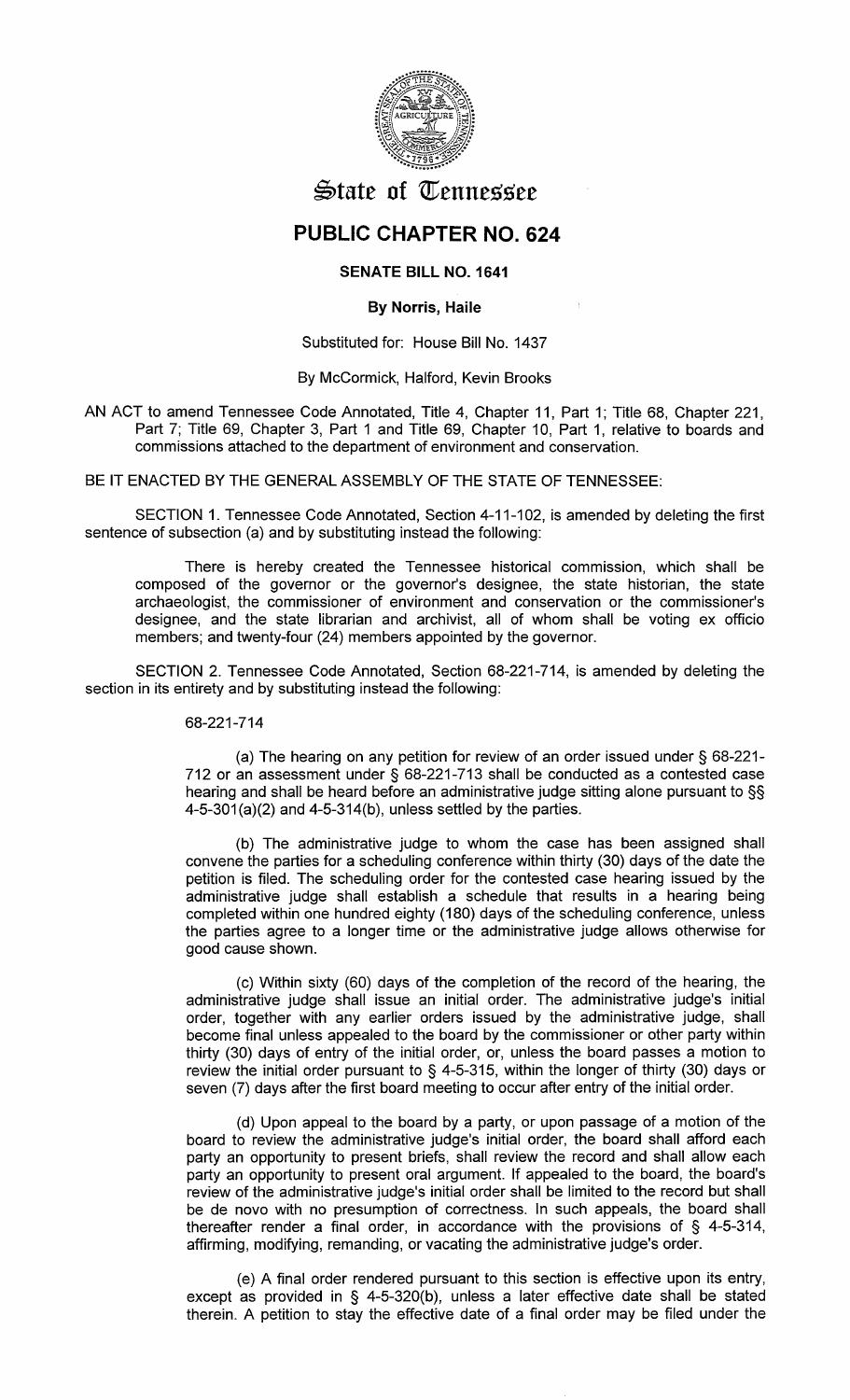provisions of § 4-5-316. A petition for reconsideration of a final order may be filed pursuant to § 4-5-317. Judicial review of a final order may be sought by filing a petition for review in accordance with § 4-5-322.

(f) An order of an administrative judge that becomes final in the absence of an appeal or review by the board shall be deemed to be a decision of the board in that case for purposes of determining the standard of review by a court; however, in other matters before the board, it may be considered but shall not be binding on the board.

SECTION 3. Tennessee Code Annotated, Section 69-3-104(a), is amended by adding the following language as a new, appropriately designated subdivision:

> ( )(A) Notwithstanding the provisions of subdivision (a)(8) of this section, the terms of the appointive members of the board serving on July 1, 2014, shall terminate as follows:

(i) The terms of the members appointed under subdivisions  $(a)(4)(A)(i)$ and (ii) shall terminate on September 30, 2016;

(ii) The terms of the members appointed under subdivisions (a)(4)(A)(iii) and (iv) shall terminate on September 30, 2017;

(iii) The terms of the members appointed under subdivisions (a)(4)(A)(v) and (vi) shall terminate on September 30, 2018; and

(iv) The terms of the members appointed under subdivisions (a)(4)(A)(vii), (viii) and (ix) shall terminate on September 30, 2019.

(B) The terms of all members appointed for terms beginning after September 30, 2016, shall be for four (4) years.

SECTION 4. Tennessee Code Annotated, Section 69-3-110(a), is amended by deleting the language "§ 69-3-105(i), § 69-3-109, or § 69-3-118" in the first sentence of the subsection and substituting instead "§ 69-3-1 05(i), § 69-3-109, § 69-3-115, § 69-3-116, or§ 69-3-118".

SECTION 5. Tennessee Code Annotated, Section 69-10-107, is amended by deleting the language, "director of water supply" and "director of water management" in subsections (a) and (c) respectively and by substituting instead "director of water resources."

SECTION 6. Tennessee Code Annotated, Section 69-3-104(b), is amended by adding the following language as a new subdivision:

(6) For the purposes of this subsection (b), "permit" means national pollutant discharge elimination system (NPDES) permit.

SECTION 7. Tennessee Code Annotated, Section 69-3-104, is further amended by adding the following language as a new subsection:

(h) No member of the board shall participate in making any decision upon a permit or upon a case in which the municipality, firm or organization which the member represents, or by which the member is employed, or in which the member has a direct substantial financial interest, is involved.

SECTION 8. Tennessee Code Annotated, Section 69-3-104(b), is further amended by deleting the language "(b)(2)-(5)" in subdivision (1) and by substituting instead the language "(b)(2)- (6) and subsection (h) of this section".

SECTION 9. This act shall take effect July 1, 2014, the public welfare requiring it.